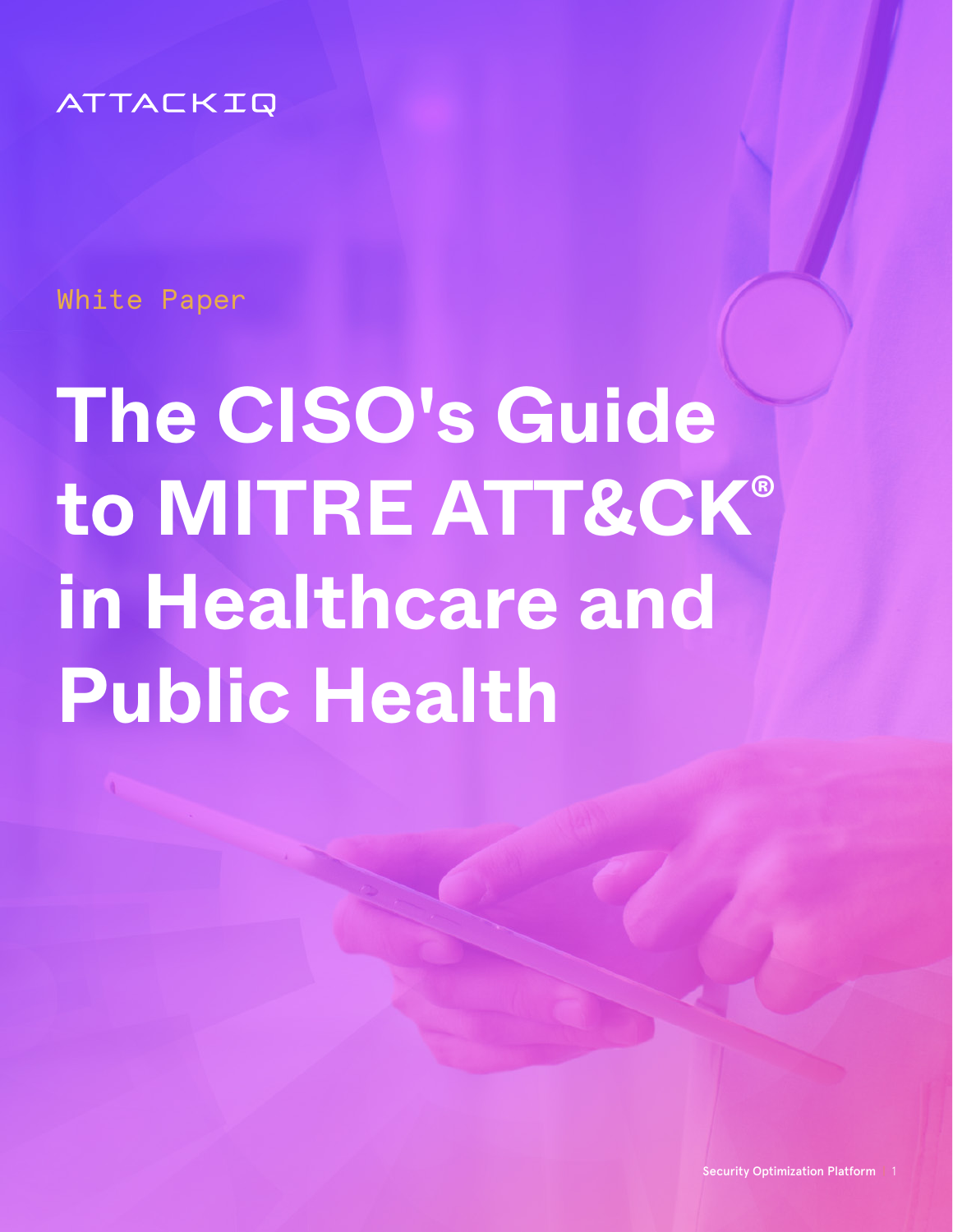

### **Notice**

AttackIQ® publications are made available solely for general information purposes. The information contained in this publication is provided on an "as is" basis. Any additional developments or research since the date of publication will not be reflected in this report.

# Table of Contents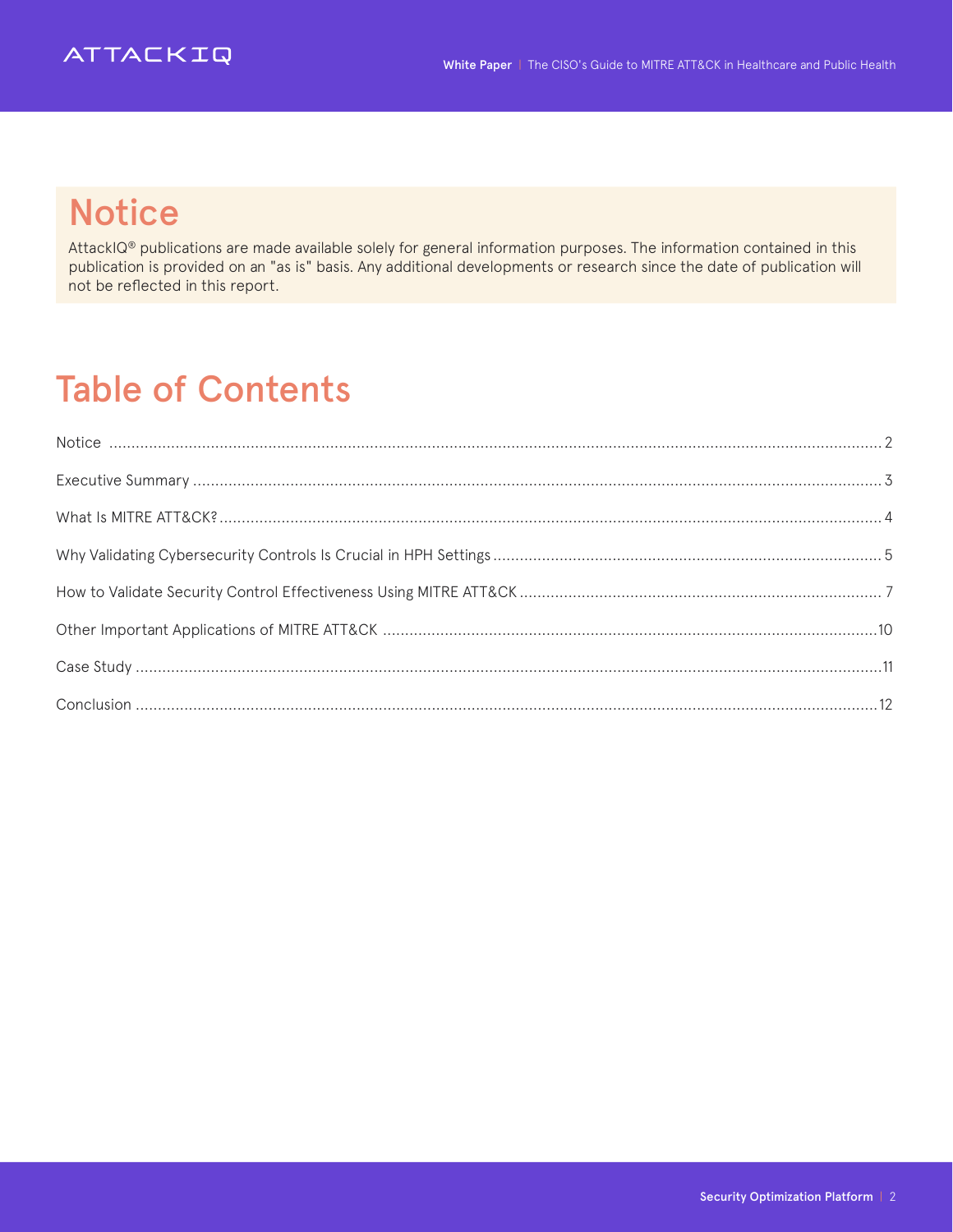#### <span id="page-2-0"></span>Executive Summary

*"Owing to the insidiousness of its onset, the victims of cancer are often totally unconscious of the seriousness of the disease which has attacked them. They are quite naturally lulled by the entire absence of symptoms into a sense of security…"*

– Charles Plumley Childe, The Control of a Scourge: Or, How Cancer is Curable1

#### About MITRE

Founded in 1958, The MITRE Corporation is a not-forprofit organization that operates federally funded research and development centers (FFRDCs), as well as independent research programs. In 2015, MITRE Corporation first released the MITRE ATT&CK® (Adversarial Tactics, Techniques, and Common Knowledge) cybersecurity framework. Today, the MITRE ATT&CK framework is considered the most authoritative, comprehensive, and complete set of up-todate attack techniques and supporting tactics.

Though cancer diagnosis and treatment have advanced significantly since Childe wrote these words in the early 20th century, his observations still hold true. Moreover, they are also applicable today to a type of threat that was beyond Childe's imagination: in cybersecurity, as in medicine, an insidious and malicious presence may spread undetected, leaving organizations reeling once the attack is exposed. The seeds of the infamous SolarWinds breach, which was publicly disclosed in December 2020, were likely sown as early as the fall of 2019.<sup>2</sup> The attack is still metastasizing throughout the economy.

Just as those who fight various cancers require a deep understanding of the wayward strains of DNA, healthcare and public health (HPH) CISOs need exhaustive knowledge of their cyberadversaries. Who are they? What do they seek? How do they go about pursuing their ends? The [MITRE ATT&CK](https://attack.mitre.org/)<sup>®</sup> framework, developed and maintained by the MITRE organization, is the manifestation of a collective effort to answer these questions. More important, the framework provides actionable information that cyberdefenders can use to validate and improve their security controls.

This guide offers a high-level overview of the MITRE ATT&CK framework, why using it to validate security controls is essential for HPH organizations, and how you can take advantage of the framework as part of your comprehensive cyberdefense efforts.

<sup>1</sup> Charles Plumley Childe, The Control of a Scourge, Or How Cancer is Curable, Dutton, 1907., pp 153-154

<sup>2</sup> Sudhakar Ramakrishna, ["New Findings From Our Investigation of SUNBURST,"](https://orangematter.solarwinds.com/2021/01/11/new-findings-from-our-investigation-of-sunburst/) Solarwinds.com, January 11,2021.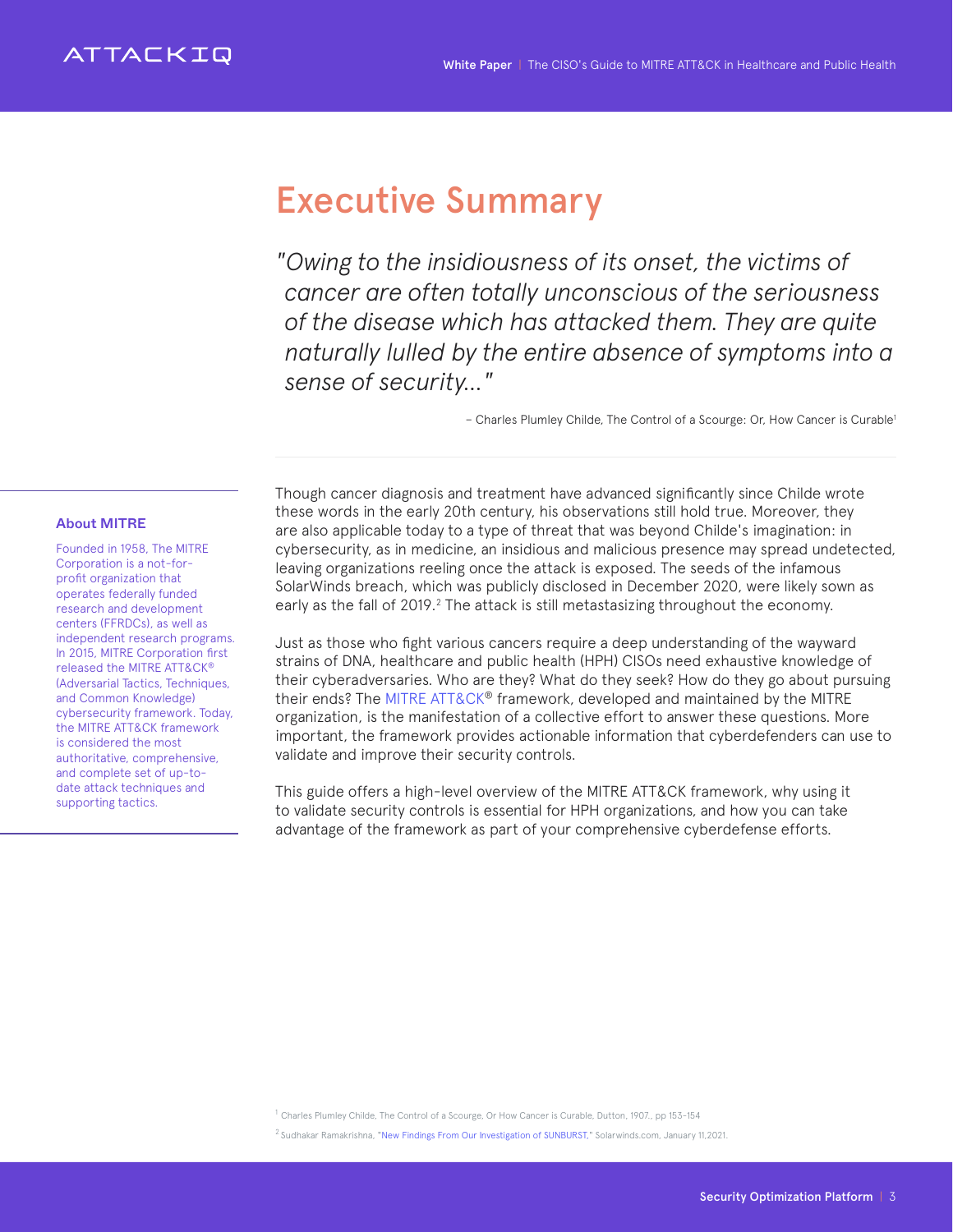### <span id="page-3-0"></span>What Is MITRE ATT&CK?

MITRE ATT&CK is a knowledge base of adversary tactics, techniques, and procedures (TTPs) that have been observed in actual cyberattacks against organizations around the world.

Globally accessible and based on real-world data, the ATT&CK knowledge base is foundational for the development of specific threat models and methodologies in the private sector, in government, and in the cybersecurity product and service community. MITRE's stature in the cybersecurity community, and its objectivity, make it the ideal platform from which healthcare industry security operations management, compliance and governance teams, executive management, and boards of directors can objectively evaluate and measure the performance, risk, and capabilities of their cybersecurity controls.

Using the MITRE ATT&CK framework, security and compliance teams can assess the cybersecurity threats that their organization is likely to face and create organizationspecific models of these threats. Then they can apply the models to simulate the threats in a protected version of their network environment. With frequent, comprehensive simulations, healthcare security teams can verify that their technology, staff, and processes are capable of delivering appropriate defenses and mitigations.

A big part of MITRE ATT&CK's value lies in the collective and standardized nature of its threat intelligence gathering effort. Other threat intelligence communities often suffer from incoherence, as different contributors use different terminology to describe threats. The MITRE ATT&CK framework imposes a common lexicon on all contributions, which improves information quality. As an example, the U.S. Cybersecurity and Infrastructure Agency (CISA) uses MITRE ATT&CK to develop its alerts for the HPH sector.<sup>3</sup> This makes it easy for security professionals in healthcare organizations to compare the alerts with their existing threat intelligence.

MITRE ATT&CK is also part of a larger universe of cybersecurity standards, regulations, and best practices. Many HPH CISOs use MITRE ATT&CK in conjunction with other key frameworks, such as International Organization for Standardization (ISO) 27001®, the Health Insurance Portability and Accountability Act (HIPAA), HITRUST CSF, the National Institute of Standards and Technology Cyber Security Framework (NIST CSF) and NIST Special Publication 800-53, Center for Internet Security (CIS) Controls®, and Information Systems Audit and Control Association (ISACA)®'s COBIT® 2019, as part of a multipronged, threatinformed approach to protecting their organizations.4

#### Threat-Informed Defense

According to MITRE, threat-informed defense "applies a deep understanding of adversary tradecraft and technology to protect against, detect, and mitigate cyber-attacks." AttackIQ is a founding member of MITRE Engenuity's Center for Threat-Informed Defense, a privately funded research and development center that advances threat-informed defense for the public interest.

<sup>&</sup>lt;sup>3</sup> "[Joint Cybersecurity Advisory | Ransomware Activity Targeting the Healthcare and Public Health Sector,"](https://us-cert.cisa.gov/sites/default/files/publications/AA20-302A_Ransomware%20_Activity_Targeting_the_Healthcare_and_Public_Health_Sector.pdf) CISA, October 28, 2020.

<sup>&</sup>lt;sup>4</sup> For more information about these frameworks, see ["A CISO's Guide to the Top Cybersecurity Frameworks.](https://attackiq.com/lp/cisos-guide-to-the-top-cybersecurity-frameworks/?utm_source=collateral)"

<sup>5</sup> [Mitre.org,](https://www.mitre.org/news/focal-points/threat-informed-defense#:~:text=%22Threat%2Dinformed%20defense%22%20applies,approach%20to%20a%20worldwide%20challenge.) accessed Feb 2, 2021.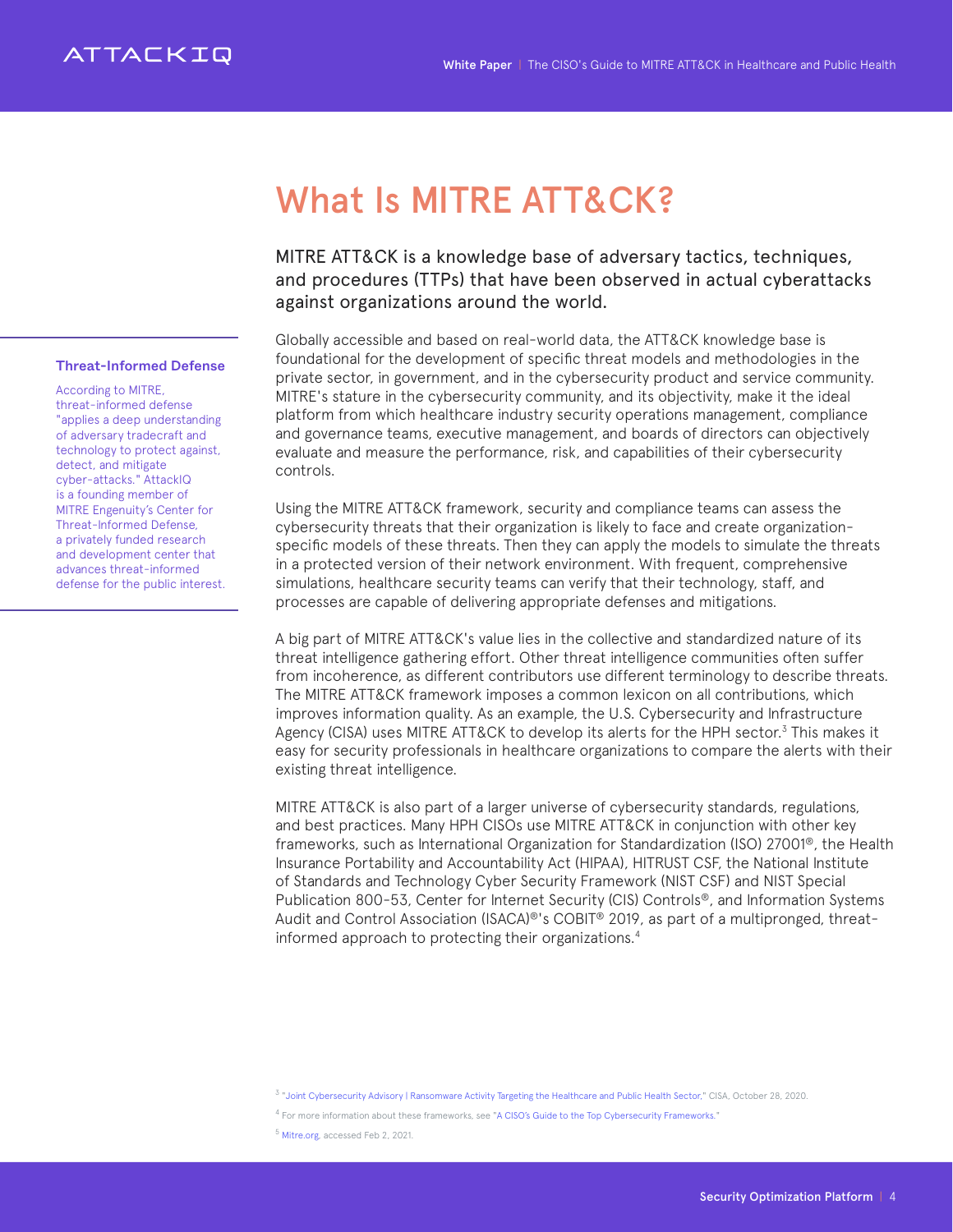<span id="page-4-0"></span>*HPH organizations rely on security controls to protect a broad range of critical assets that are vulnerable to attack and whose failure can have serious consequences.*

### Why Validating Cybersecurity Controls Is Crucial in HPH Settings

To defend their networks  $-$  and the associated endpoints, data, applications, and users  $$ organizations employ security controls. "Security control" is a broad term that may refer to a process or a standard. It may also refer to the software or hardware technology that performs gatekeeping, inspection, quarantining, alerting, or other defensive or impactmitigating tasks in service of the process or standard. The National Institute of Standards and Technology defines a security control as "a safeguard or countermeasure prescribed for an information system or an organization designed to protect the confidentiality, integrity, and availability of its information and to meet a set of defined security requirements."<sup>6</sup>

HPH organizations rely on security controls to protect a broad range of critical assets that are vulnerable to attack and whose failure can have serious consequences, not only for business operations, but for individual and collective human life. These include:

- Medical devices (connected to the Internet of Things, or IoT) and clinical and administrative applications are particularly susceptible to malware-induced malfunction or distributed denial of service (DDoS). The impact of such attacks can be devastating. In September 2020, for example, Düsseldorf University Hospital experienced a ransomware attack that rendered the hospital incapable of admitting an acutely ill patient.7 During late 2020, when COVID-19 vaccinations had just started rolling out, one research team detected a 51 percent increase in web application attacks on healthcare targets in a single month.<sup>8</sup>
- HIPAA-governed personal health information can be exfiltrated and exposed. The U.S. Dept. of Health and Human Services (HHS) collects reports of breaches of unsecured protected health information affecting 500 or more individuals. A recent review revealed that more than 700 breaches were reported within the last 24 months.<sup>9</sup>
- Vaccine and other research data are ripe targets for exfiltration or corruption, for economic or political gain. In a cyberattack on the European Medicines Agency (EMA), first reported in December 2020, documents related to COVID-19 medicines and vaccines were leaked on the internet. In January 2021, the EMA revealed that the leaked data "included internal/confidential email correspondence dating from November 2020, relating to evaluation processes for COVID-19 vaccines."10 More alarmingly, the EMA stated, "Some of the correspondence has been manipulated by the perpetrators prior to publication in a way which could undermine trust in vaccines."

 $9$  U.S. Department of Health and Human Services Office for Civil Rights Breach Portal: Notice to the Secretary of HHS Breach of Unsecured Protected [Health Information](https://ocrportal.hhs.gov/ocr/breach/breach_report.jsf), accessed February 3, 2021.

<sup>&</sup>lt;sup>6</sup> [NIST website glossary](https://csrc.nist.gov/glossary/term/security_control), accessed February 2, 2021.

 $^7$  "Police launch homicide inquiry after German hospital hack," BBC.com, September 18, 2020.

<sup>8</sup> Terry Ray, "[Web Application Attacks on Healthcare Spike 51% As COVID-19 Vaccines are Introduced,](https://www.imperva.com/blog/web-application-attacks-on-healthcare-spike-51-as-covid-19-vaccines-are-introduced/)" Imperva.com, January 12, 2021.

<sup>&</sup>lt;sup>10</sup> [Cyberattack on EMA](https://www.ema.europa.eu/en/news/cyberattack-ema-update-5) - update 5, European Medicines Agency, January 15, 2021.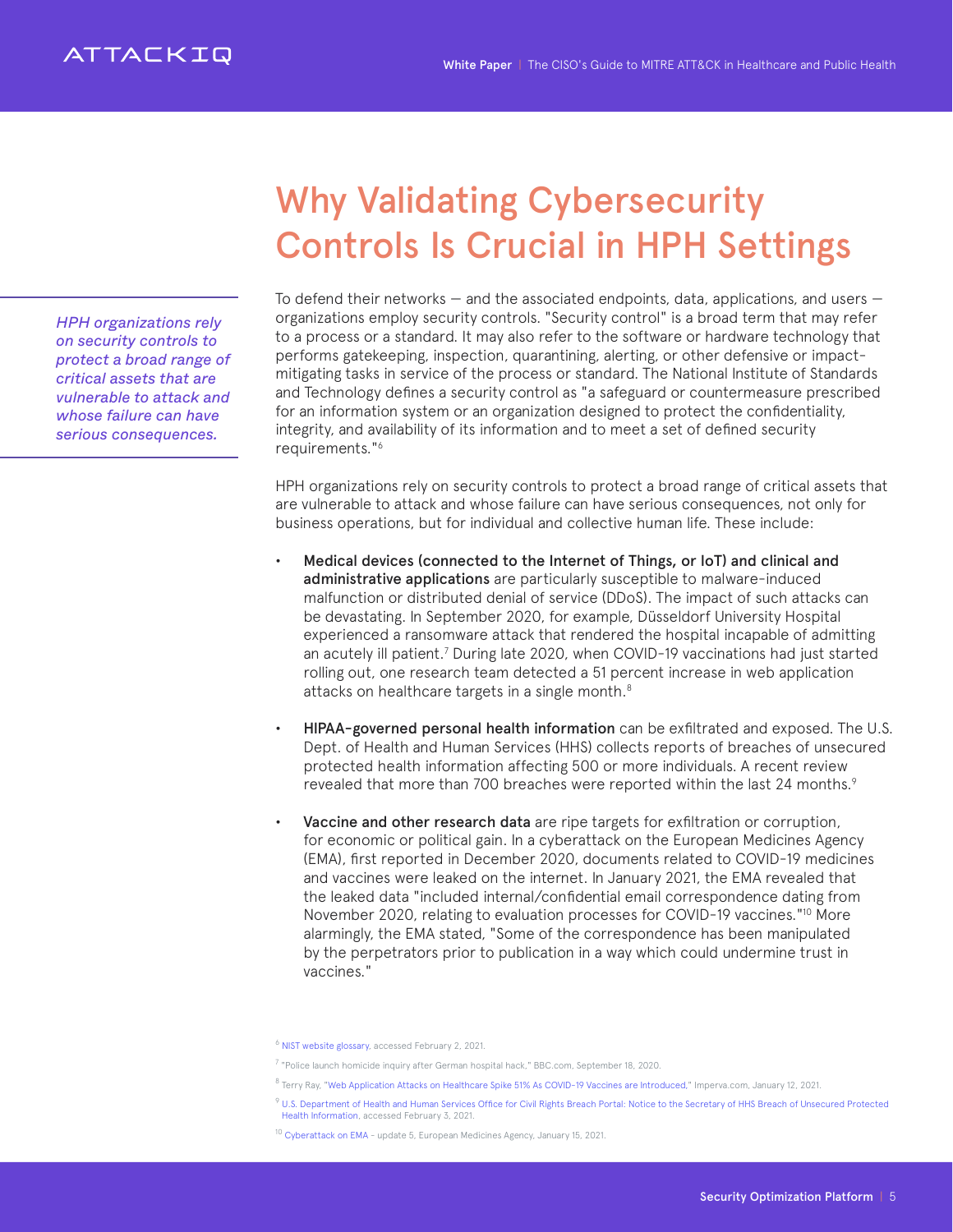*Verizon estimates that 82 percent of enterprise breaches should have been stopped by existing security controls but weren't.*

## Why Validating Cybersecurity Controls Is Crucial in HPH Settings

- Manufacturing facilities for vaccines and other critical medical supplies are vulnerable to ransomware that could shut down production. And it's not just at the leading pharma companies. In India, where manufacturers are working to produce affordable vaccines for the world's poorer communities, ransomware attacks are also intensifying.<sup>11</sup>
- Healthcare supply chains aren't safe, either. Security researchers at IBM discovered attempts to use targeted phishing to disrupt the temperature-controlled supply chain essential for the distribution of COVID-19 vaccines.<sup>12</sup>
- Healthcare facilities are vulnerable to attacks that can disrupt power supplies and heating, ventilation, and air conditioning (HVAC) systems, as well as patient oxygen supply.
- Communications networks in and among HPH facilities serve as expedient vectors for cyberattacks. The exposure of these networks to the public internet, through internet and cloud service providers, makes them difficult for HPH security teams to protect. A cyberthreat that infects one cloud service provider can spread quickly to many cloud subscribers, potentially endangering critical HPH operations.

Recognizing the urgency of protecting their information assets, HPH organizations are expected to spend a cumulative \$125 billion on cybersecurity from 2020 to 2025.13 But they will reap little return on this investment if the security controls they employ fail.

And they do fail. What's worse, they fail silently so that breaches keep occurring, even when security leaders are confident that their organizations are protected. Verizon estimates that 82 percent of enterprise breaches should have been stopped by existing security controls but weren't. What's more, the healthcare sector ranks among the highest in the rate of severe security flaws.<sup>14</sup> As a result, CISOs are under increasing pressure to pinpoint these silent failures so they can deliver risk assessment and mitigation data that is accurate, extensive, and current. This is possible only if CISOs know what security controls they have in place and how effective they actually are at preventing and mitigating real-world attacks.

<sup>&</sup>lt;sup>11</sup> Prabhjote Gill, ["Another Indian pharmaceutical giant reports cybersecurity breach within two weeks of ransomware hack on Dr Reddy's,"](https://www.businessinsider.in/tech/enterprise/news/lupin-reports-cybersecurity-breach-within-two-weeks-of-ransomware-hack-on-dr-reddys/articleshow/79061065.cms) Business Insider India, November 5, 2020.

<sup>&</sup>lt;sup>12</sup> Frank Bajak, "[Phishing ploy targets COVID-19 vaccine distribution effort,](https://apnews.com/article/immunizations-phishing-south-korea-coronavirus-pandemic-email-9fa5110f3a2c16858a445df588d7d611)" Associated Press, December 3, 2020.

<sup>&</sup>lt;sup>13</sup> ["The 2020-2021 Healthcare Cybersecurity Report,](https://www.herjavecgroup.com/healthcare-cybersecurity-report-2021/)" Cybersecurity Ventures, accessed February 4, 2021.

<sup>&</sup>lt;sup>14</sup> "I[nternet Risk Surface in The Healthcare Sector: Benchmarking digital risk factors facing healthcare institutions,](https://cdn2.hubspot.net/hubfs/2477095/Healthcare%20Risk%20Surface%20Report%20March%202020/RR-Healthcare-RiskSurface.pdf?__hstc=127855378.581170ce0eec765f9787944a3409beb7.1611694708196.1611694708196.1611694708196.1&__hssc=127855378.1.1611694708197&__hsfp=1461719457&hsCtaTracking=a72ad423-b620-47fe-be0a-9bc27fbdb6e0%7C478e1bc6-185e-4cf8-9ecd-f95013794f1a)" RiskRecon, the Cyentia Institute, and Health-ISAC, accessed February 3, 2020.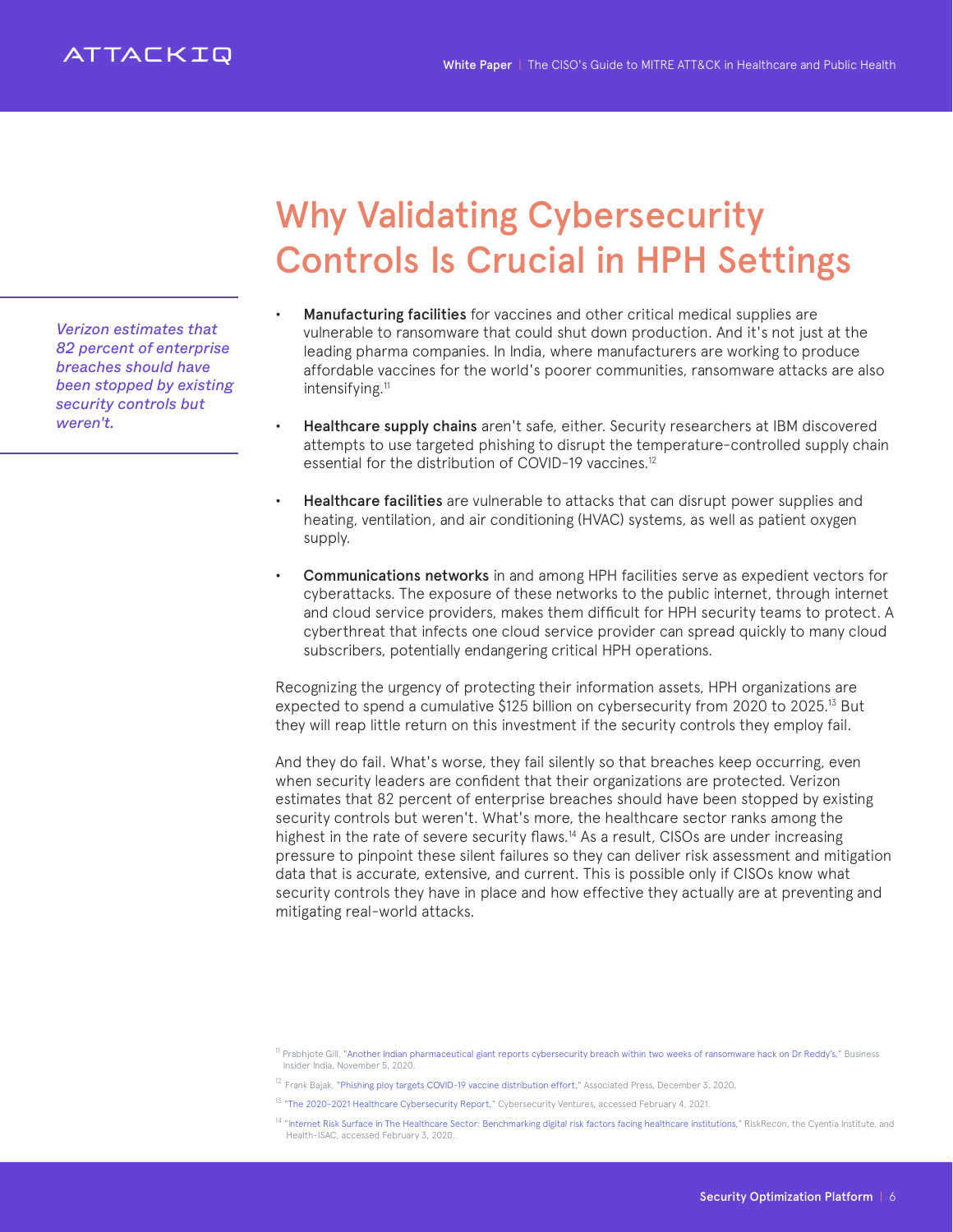How to Validate Security Control Effectiveness Using MITRE ATT&CK

In order to validate security control effectiveness, you need to create threat models that describe the threats that are likely to affect your HPH organization and the associated impact of each threat. The MITRE ATT&CK framework provides the real-world basis for creating these organization-specific threat models.

#### Here is a high-level overview of an approach to MITRE ATT&CK:

1. Use the knowledge base to research the cyberthreat groups that might target your organization. Below is a summary of what you might find by searching for the term "healthcare" on the groups page of the [MITRE ATT&CK](https://attack.mitre.org/groups/) site:

| <b>Name</b>           | <b>Associated Groups</b>                                                     | <b>Description</b>                                                                                                                                                                                                                                                                                                                                                                                                                                                                                                                                                                                            |
|-----------------------|------------------------------------------------------------------------------|---------------------------------------------------------------------------------------------------------------------------------------------------------------------------------------------------------------------------------------------------------------------------------------------------------------------------------------------------------------------------------------------------------------------------------------------------------------------------------------------------------------------------------------------------------------------------------------------------------------|
| <b>APT41</b>          |                                                                              | APT41 is a group that carries out Chinese state-sponsored espionage<br>activity in addition to financially motivated activity. APT41 has been<br>active since as early as 2012. The group has been observed targeting<br>healthcare, telecom, technology, and video game industries in 14<br>countries.                                                                                                                                                                                                                                                                                                       |
| Deep Panda            | Shell Crew, WebMasters,<br>KungFu Kittens, PinkPanther,<br><b>Black Vine</b> | Deep Panda is a suspected Chinese threat group known to target<br>many industries, including government, defense, financial, and<br>telecommunications. The intrusion into healthcare company Anthem has<br>been attributed to Deep Panda. This group is also known as Shell Crew,<br>WebMasters, KungFu Kittens, and PinkPanther. Deep Panda also appears<br>to be known as Black Vine based on the attribution of both group names<br>to the Anthem intrusion. Some analysts track Deep Panda and APT19 as<br>the same group, but it is unclear from open source information if the<br>groups are the same. |
| FIN4                  |                                                                              | FIN4 is a financially-motivated threat group that has targeted confidential<br>information related to the public financial market, particularly regarding<br>healthcare and pharmaceutical companies, since at least 2013. FIN4 is<br>unique in that they do not infect victims with typical persistent malware,<br>but rather they focus on capturing credentials authorized to access<br>email and other non-public correspondence.                                                                                                                                                                         |
| menuPass              | Stone Panda, APT10, Red<br>Apollo, CVNX, HOGFISH                             | menuPass is a threat group that appears to originate from China and<br>has been active since approximately 2009. The group has targeted<br>healthcare, defense, aerospace, and government sectors, and has<br>targeted Japanese victims since at least 2014. In 2016 and 2017, the<br>group targeted managed IT service providers, manufacturing and mining<br>companies, and a university.                                                                                                                                                                                                                   |
| Orangeworm            |                                                                              | Orangeworm is a group that has targeted organizations in the healthcare<br>sector in the United States, Europe, and Asia since at least 2015, likely for<br>the purpose of corporate espionage.                                                                                                                                                                                                                                                                                                                                                                                                               |
| Whitefly              |                                                                              | Whitefly is a cyber espionage group that has been operating since<br>at least 2017. The group has targeted organizations based mostly in<br>Singapore across a wide variety of sectors and is primarily interested<br>in stealing large amounts of sensitive information. The group has been<br>linked to an attack against Singapore's largest public health organization,<br>SingHealth.                                                                                                                                                                                                                    |
| <b>Tropic Trooper</b> | Pirate Panda, KeyBoy                                                         | Tropic Trooper is an unaffiliated threat group that has led targeted<br>campaigns against targets in Taiwan, the Philippines, and Hong<br>Kong. Tropic Trooper focuses on targeting government, healthcare,<br>transportation, and high-tech industries and has been active since 2011.                                                                                                                                                                                                                                                                                                                       |

Table 1. Sample MITRE ATT&CK search results for adversary groups targeting healthcare [Source: HHS Cybersecurity Program, Office of Information Security<sup>15</sup>]

15 ["HPH-Sector Cyber Threat Actor Modeling with MITRE ATT&CK®,](https://www.hhs.gov/sites/default/files/hph-threat-profiling-mitre-attck.pdf)" HHS Cybersecurity Program, Office of Information Security, July 23, 2020.

<span id="page-6-0"></span>*The MITRE ATT&CK framework provides the real-world basis for creating these organization-specific threat models.*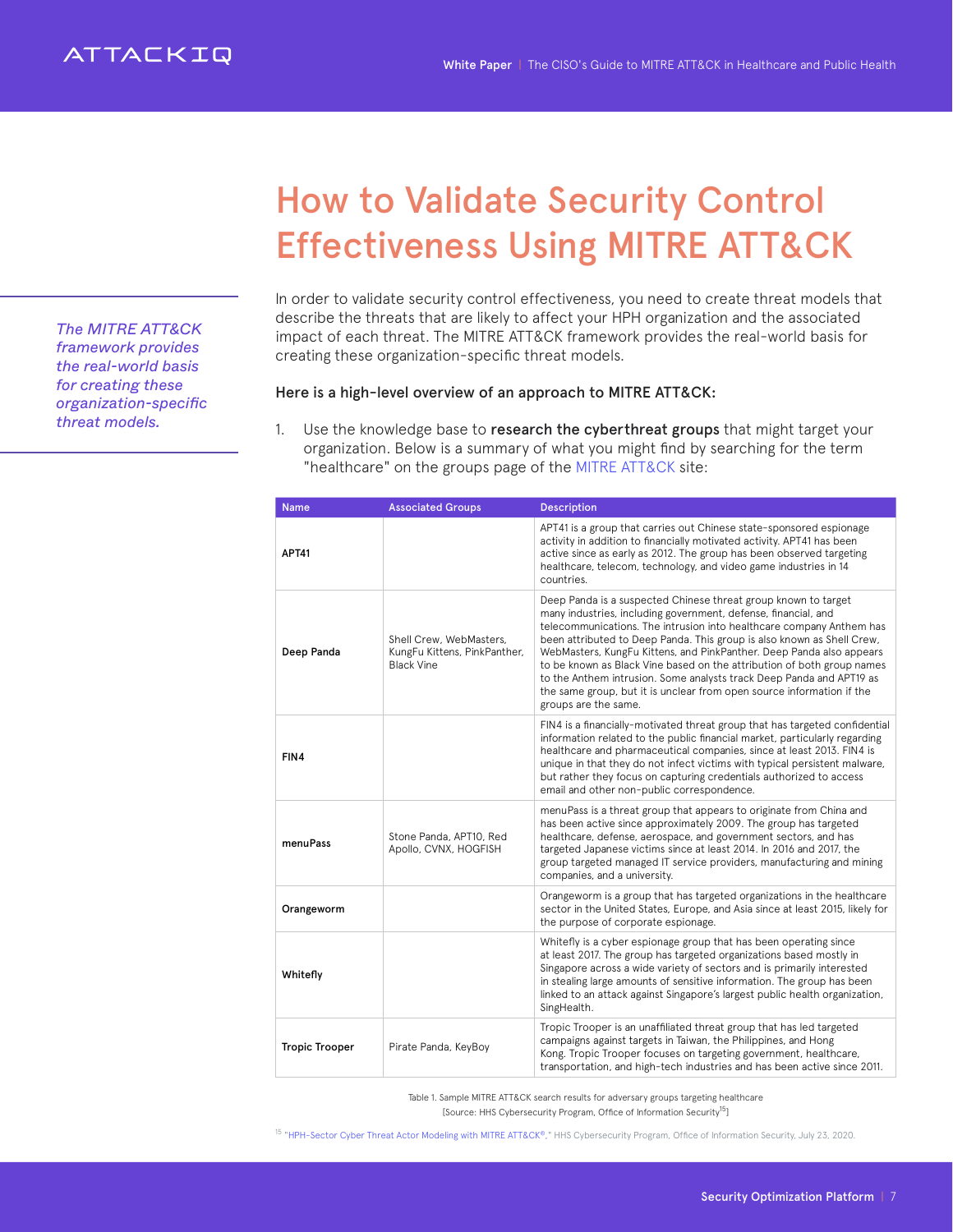### How to Validate Security Control Effectiveness Using MITRE ATT&CK

*Many CISOs are now turning to breach and attack simulation (BAS) software.*

Click on a group to explore the techniques they employ. From there, you can drill down into specific tactics for achieving each technique and the related procedures (specific implementations of techniques).

- 2. Using these prospective adversaries' TTPs, simulate the chosen techniques against your current security controls. Some security teams employ penetration testers or red teams to do this. But these methods alone can focus too narrowly on a few controls. Pen testers and red teams can also be expensive to engage and train. Many CISOs are now turning to breach and attack simulation (BAS) software, which helps create and run testing scenarios, and compile and analyze the results. The best BAS solutions can be configured to run automatically at regular intervals, to improve red and blue team efficiency and help ensure they are not caught off guard by rapidly emerging threats.
- 3. Identify any gaps in protection against expected threats. The simulation results will reveal the extent to which each of the selected MITRE ATT&CK tactics succeeded and the extent to which the existing security controls detected the tactics in use. Figure 1 shows an example of this.

| $\mathcal{N}$ -<br>$\circ$<br>$\equiv$ ATTACKIQ                                             |                                                                                                     |                                                                                                                  |                                                                                                            |                                                                                           |                                                                                                     |                                                                                  |                                                                                                                 |                                                           |                                                                                                                |                                     |                        |  |
|---------------------------------------------------------------------------------------------|-----------------------------------------------------------------------------------------------------|------------------------------------------------------------------------------------------------------------------|------------------------------------------------------------------------------------------------------------|-------------------------------------------------------------------------------------------|-----------------------------------------------------------------------------------------------------|----------------------------------------------------------------------------------|-----------------------------------------------------------------------------------------------------------------|-----------------------------------------------------------|----------------------------------------------------------------------------------------------------------------|-------------------------------------|------------------------|--|
| Dashboard (Activity)                                                                        |                                                                                                     |                                                                                                                  |                                                                                                            |                                                                                           |                                                                                                     |                                                                                  |                                                                                                                 |                                                           |                                                                                                                |                                     | ASSESSMENTS FEED (4)   |  |
|                                                                                             |                                                                                                     |                                                                                                                  |                                                                                                            |                                                                                           |                                                                                                     |                                                                                  | <b>Subtechniques</b>                                                                                            | <b>EXPAND</b>                                             | COLLAPSE                                                                                                       | ◉ Prevention ( Detection ( Combined |                        |  |
| <b>Initial Access</b><br>1 Techniques<br><b>O'll Prevented</b>                              | Execution<br>Techniques<br><b>34% Prevented</b>                                                     | Persistence<br>4 Techniques<br>39% Prevented                                                                     | Privilege<br>Escalation<br>2 Techniques<br>50% Prevented                                                   | Defense<br>Evasion<br>9 Techniques<br>52% Prevented                                       | Credential<br>Access<br>3 Techniques<br>92% Prevented                                               | Discovery<br>2 Techniques<br>50% Prevented                                       | Lateral<br>Movement<br>2 Techniques<br>75% Prevented                                                            | Collection<br>Techniques<br><b>OD's Prevented</b>         | Command And<br>Control<br>3 Techniques<br><b>40% Prevented</b>                                                 | Exfiltration<br>O Techniques        | Impact<br>O Techniques |  |
| Phishing<br><b>01</b> Scenarios<br><b>01</b> Subtechniques<br>D's Prevented<br>$\checkmark$ | Command and<br>Scripting<br>Interpreter<br><b>02</b> Scenarios<br>01 Subtechniques<br>34% Prevented | <b>BITS Jobs</b><br>01 Scenarios<br><b>O'll Prevented</b><br><b>Boot or Logon</b>                                | <b>Event Triggered</b><br>Execution<br><b>OS</b> Scenarios<br>04 Subtechniques<br>58% Prevented            | BITS Jobs<br><b>01</b> Scenarios<br><b>O'll Prevented</b><br>Deobfuscate/De               | Credentials<br>from Password<br><b>Stores</b><br>02 Scenarios<br>02 Subtechniques<br>100% Prevented | <b>Domain Trust</b><br><b>Discovery</b><br>01 Scenarios<br>100% Prevented        | Remote<br><b>Services</b><br>01 Scenarios<br>0% Prevented                                                       | Automated<br>Collection<br>01 Scenarios<br>100% Prevented | <b>Application</b><br><b>Layer Protocol</b><br><b>02</b> Scenarios<br><b>01</b> Subtechniques<br>50% Prevented |                                     |                        |  |
|                                                                                             | $\checkmark$                                                                                        | Initialization<br><b>Scripts</b><br>01 Scenarios<br>O's Prevented                                                | $\checkmark$<br><b>Hijack</b><br><b>Execution Flow</b><br>01 Scenarios<br>01 Subtechniques<br>0% Prevented | code Files or<br>Informatio<br>01 Scenarios<br>100% Prevented                             | $\check{~}$<br>OS Credential<br>Dumping<br><b>07</b> Scenarios<br><b>08</b> Subtechniques           | <b>Remote System</b><br><b>Discovery</b><br>01 Scenarios<br><b>O'L Prevented</b> | <b>Use Alternate</b><br>Authentication<br><b>Material</b><br>02 Scenarios<br>02 Subtechniques<br>100% Prevented |                                                           | $\checkmark$<br><b>Ingress Tool</b><br>Transfer<br><b>01 Scenarios</b><br><b>CIL Prevented</b>                 |                                     |                        |  |
|                                                                                             |                                                                                                     | <b>Event Triggered</b><br>Execution<br><b>GR</b> Scenarios<br><b>06</b> Subtechniques<br>50% Prevented<br>$\sim$ | $\checkmark$                                                                                               | <b>Hide Artifacts</b><br>01 Scenarios<br>01 Subtechniques<br>0% Prevented<br>$\checkmark$ | 86% Prevented<br>$\checkmark$<br><b>Unsecured</b><br>Credentials                                    |                                                                                  | $\checkmark$                                                                                                    |                                                           | Non-Standard<br>Port<br>02 Scenarios<br>SO's Prevented                                                         |                                     |                        |  |

Figure 1. The AttackIQ Security Optimization Platform helps assess and describe exposure to cyber risks.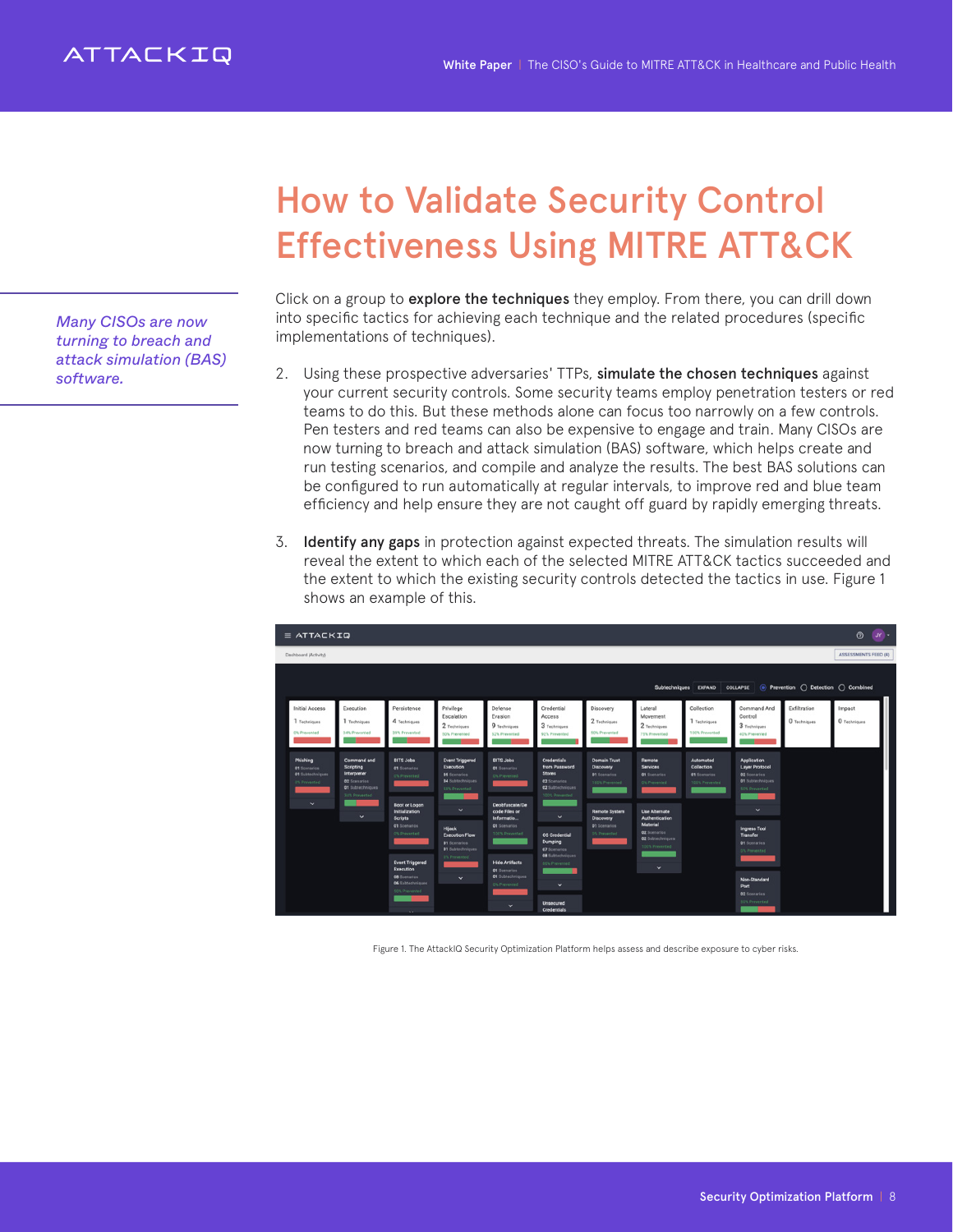#### ATTACKIQ

### How to Validate Security Control Effectiveness Using MITRE ATT&CK

#### Security Optimization

Security optimization is the management practice of maximizing the efficiency and effectiveness of your total security program (people, process, and technology) by ensuring that existing control investments are measured, monitored, and modified continuously from a threatinformed perspective.

- 4. Close gaps by updating and/or replacing controls, business processes, and training. Blue teams can first re-examine the security control configurations; if these are not at fault, it may be the orchestration of the controls that allows tactics to succeed. Documenting these changes will help you demonstrate to executive and external stakeholders that the cyberthreats have been exposed and are being progressively contained. A breach and attack simulation platform, such as the one shown in Figure 1, can also provide useful visualizations that show stakeholders how you are testing security controls and emulating potential adversaries.
- 5. Institute an ongoing program of security optimization by operationalizing MITRE ATT&CK to plan, execute, and analyze TTP simulations, then remediate the gaps, validate the remediations, and capture the lessons learned for the next testing cycle (see Figure 2).



Figure 2. Organizations typically adopt the security optimization lifecycle in phases, as their processes and threat-informed defense infrastructure mature. AttackIQ offers blueprints that can guide your teams through this process.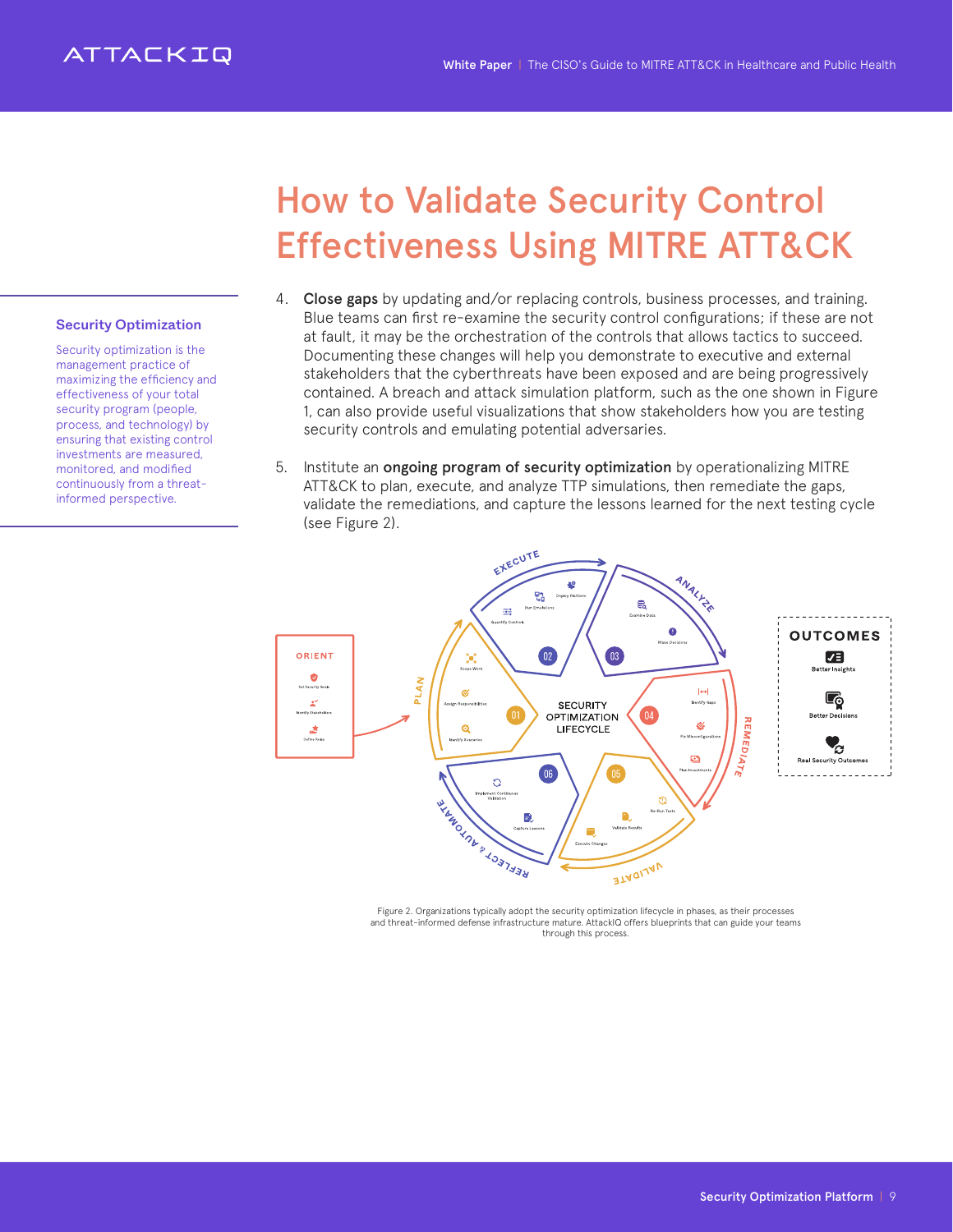### Other Important Applications of MITRE ATT&CK

<span id="page-9-0"></span>*MITRE ATT&CK framework serves as the basis for other information security decisions and initiatives.* In addition to helping cyberdefenders discover gaps in the existing security infrastructure, the MITRE ATT&CK framework serves as the basis for other information security decisions and initiatives:

- Developing cyberthreat intelligence (CTI). Cyberthreats are a universal problem that demands collective and coordinated action. You can combine the CTI provided by the ATT&CK framework with the CTI that your team develops (either from its own forensic work or from external sources available either from vendors or open-source intelligence). You can then disseminate the CTI to your internal defenders and share it with HPH-based communities such as the Health Information Sharing and Analysis Center (H-ISAC), or with the more general cybersecurity community.
- Security control analysis and selection. When the time comes to invest in additional security technology, vendor specifications and even proofs of concept do not provide accurate assessments of how different options will work against real-world threats across your organization. Testing based on MITRE ATT&CK TTPs provides objective and demonstrable proof of performance.
- **Merger and acquisition onboarding.** As healthcare organizations merge, disparate security infrastructures can create easily exploitable gaps. Testing the effects of the merged infrastructure on security control performance — before the infrastructures are actually merged — can help to reduce the risks associated with the onboarding process.
- HIPAA compliance. HPH organizations typically document compliance using logs and reports from tools such as security information and event management (SIEM) and access management systems. Validating the performance of these systems using MITRE ATT&CK-based simulations, HPH organizations can be confident that their compliance reporting rests on solid ground.
- Assessing red and blue team performance. Even with MITRE ATT&CK-based security validation, red and blue teams still have important roles to play in security control optimization. In this context, comparing the results of the TTP simulations with red team efforts can reveal areas of improvement for the red team. Repeated simulations can also show how effectively blue teams have closed security gaps. The lessons learned can inform red team and blue team training processes as well.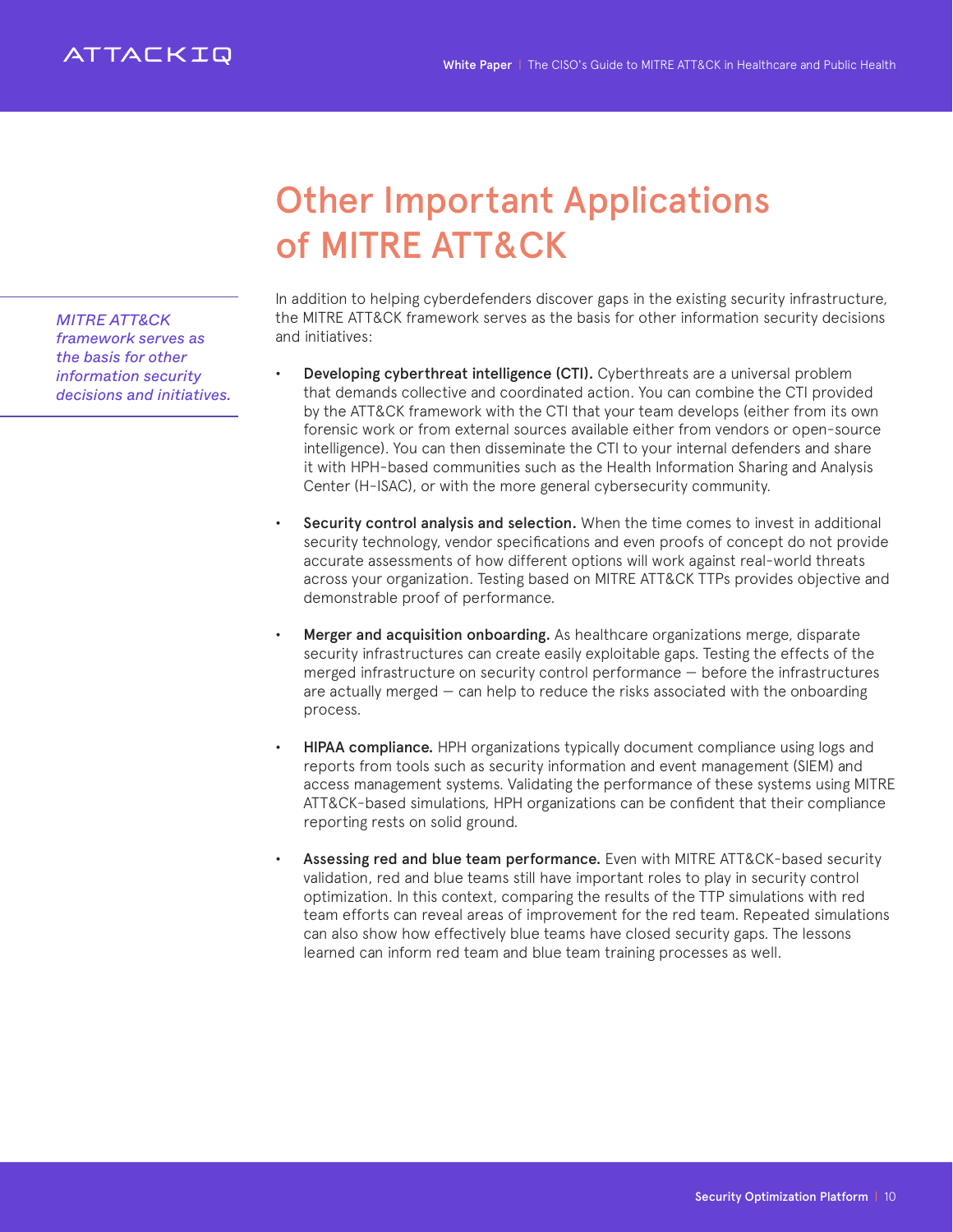

<span id="page-10-0"></span>

*AmerisourceBergen uses the MITRE ATT&CK framework through AttackIQ to support its decisions to invest in new cybersecurity technology and to rationalize its deployment of security controls.*

#### AmerisourceBergen is a pharmaceutical distributor serving pharmaceutical manufacturers, healthcare providers, and the animal health sector.

The company's cyberdefense and vulnerability management team wanted to institute procedures and technologies that would enable it to stay ahead of cyberthreats that could disrupt its supply chain operations. So, it started by hiring a team of threat hunters to identify security vulnerabilities in the company's network, data, and applications.

The team correlates its threat hunting and mapping activities with the MITRE ATT&CK framework. According to Kumar Chandramoulie, Vice President of Cyberdefense, Data, and Threat Management, MITRE ATT&CK is the best option for threat-centric security. "The MITRE ATT&CK framework provides an exhaustive list of areas to explore, with a lot of detail," he says, "and it helps our threat-hunting team structure their day-to-day operations."

AmerisourceBergen also deployed an assortment of sophisticated security technologies to protect its data and logistics applications. But it realized they needed a way to verify that the tools — and the way they were configured — were delivering the expected results.

AmerisourceBergen opted for the AttackIQ Security Optimization Platform to perform its breach and attack simulation, because it automates the testing process, and it was easy to deploy and use. Also, AttackIQ allowed the company to simultaneously evaluate the effectiveness of their security investments and provide the threat-hunting team with information about detected vulnerabilities in the security infrastructure.

The cyberdefense and threat-hunting team leverages the MITRE ATT&CK framework, as well as numerous other sources of threat intelligence that are relevant to its industry and business. After evaluating the threat intelligence they acquire, they turn to the AttackIQ platform to see whether it can simulate attacks from those threat actors. "If a nation-state is engaging in retaliatory attacks against U.S. businesses," Chandramoulie explains, "we will look at the threat actors associated with that nation-state and run simulations that we think represent the types of attacks they might use against us."

AmerisourceBergen also uses the MITRE ATT&CK framework through AttackIQ to support its decisions to invest in new cybersecurity technology and to rationalize its deployment of security controls. In effect, it is combining the breadth of knowledge from MITRE ATT&CK with the efficiency and objectivity of the AttackIQ platform to optimize the company's security program.